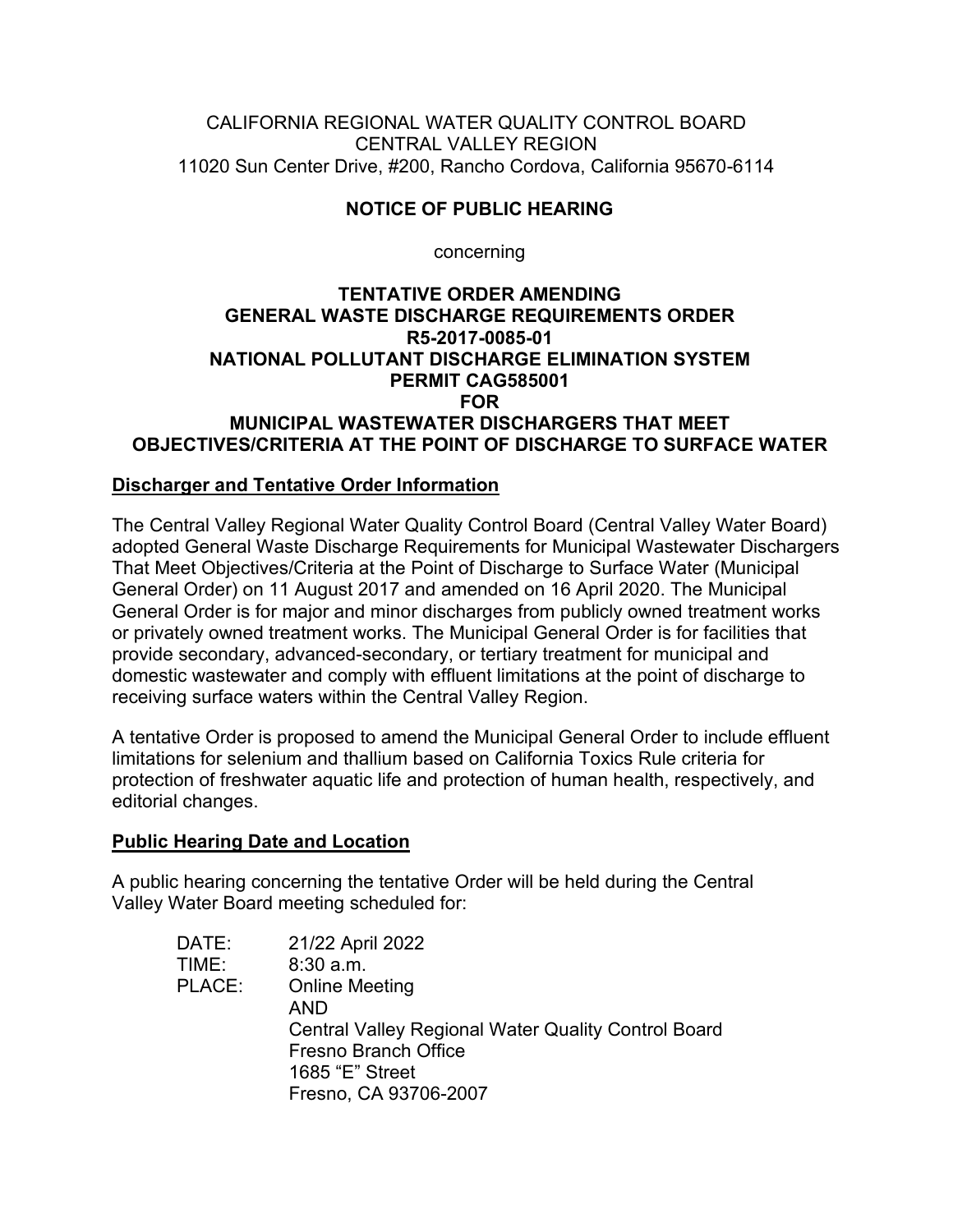#### NOTICE OF PUBLIC HEARING 2 MUNICIPAL GENERAL ORDER AMENDMENT

#### The [final meeting agenda](https://www.waterboards.ca.gov/centralvalley/board_info/meetings/)

(https://www.waterboards.ca.gov/centralvalley/board\_info/meetings/) will be available at least **10 days** before the meeting. The agenda will provide the anticipated date the hearing will be held for this item and anticipated order of all agenda items; however, the Board may consider agenda items out of their listed order. The agenda materials may also include staff revisions to the tentative Order.

#### **Nature and Purpose of Hearing**

At the hearing, the Central Valley Water Board will hear testimony and oral comments regarding the tentative Order. This proceeding will be a formal adjudicatory proceeding. The [procedures governing Central Valley Water Board adjudicatory hearings](http://www.waterboards.ca.gov/laws_regulations/) (http://www.waterboards.ca.gov/laws\_regulations/) may be found at California Code of Regulations, title 23, section 648 et seq. and are available upon request.

#### **Prehearing Submission of Written Comments and Evidence**

The **Dischargers** enrolled under the Municipal General Order are a party to this proceeding. As a party, the Discharger must submit written evidence or comments, if any, for the Board to consider no later than 5:00 p.m. on **20 March 2022** to the Central Valley Water Board email at [RB5S-NPDES-Comments@waterboards.ca.gov](mailto:RB5S-NPDES-Comments@waterboards.ca.gov).

**Interested persons** include any non-party that is interested in the outcome of the hearing. Interested persons wishing to comment, in writing, on the tentative Order shall submit comments no later than 5:00 p.m. on **20 March 2022** to the Central Valley Water Board email at [RB5S-NPDES-Comments@waterboards.ca.gov](mailto:RB5S-NPDES-Comments@waterboards.ca.gov).

Pursuant to California Code of Regulations, title 23, section 648.4, the Board Chair may refuse to admit written evidence or comments that are not submitted in accordance with this Notice and shall refuse to do so when there is a showing of prejudice to the Discharger or the Board. Excluded material will not be considered by the Board.

### **Visual Presentations**

Hearing participants may use PowerPoint or other visual presentations at the hearing, but the presentation content shall not exceed the scope of previously submitted written material. Presentations, if any, must be provided to the below Central Valley Water Board Contact by 12:00 p.m. on **19 April 2022**.

#### **Hearing Procedure and Time Limits**

The hearing on the tentative Order will be conducted in the general order listed under California Code of Regulations, title 23, section 648.5, except that the Board Chair may modify the order for good cause.

The **Dischargers** will be advised in advance of the hearing of the total amount of time allocated for their presentation and closing statement. The Dischargers are invited to